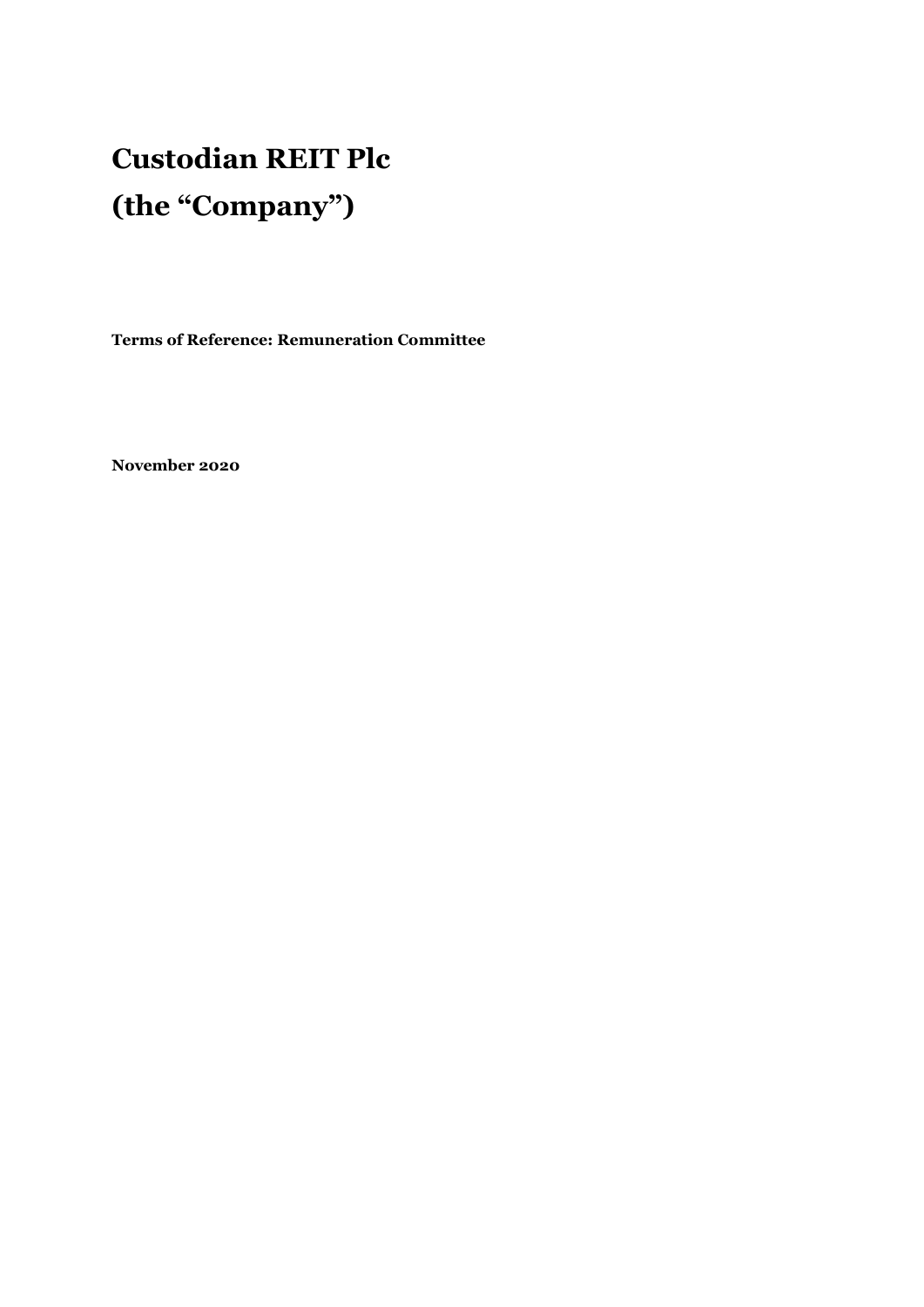#### **Introduction**

The Remuneration Committee (the "**Committee**") is constituted as a committee of the Board of directors of the Company. The duties and responsibilities of the members of the Committee are in addition to those as members of the Board.

The main purpose of the Committee is to function as a supporting body of the Board of directors of the Company regarding remuneration related matters of the Company.

#### **1. Definitions**

In these terms of reference, the following words and expressions have the following meanings:

- 1.1 "**AIC Code**" means the Association of Investment Companies Corporate Governance Code;
- 1.2 "**Board**" means the Board of directors of the Company;
- 1.3 "**Code**" means the UK Corporate Governance Code published by the Financial Reporting Council;
- 1.4 "**Company**" mean Custodian REIT Plc;
- 1.5 "**Committee**" means the Remuneration Committee of the Company;
- 1.6 "**Director**" means a director of the Company;
- 1.7 "**Investment Manager**" means Custodian Capital Limited; and
- 1.8 "**Non-Executive Director**" means a non-executive director of the Company.

#### **2. Membership**

- 2.1 The initial members of the Committee shall be Barry Gilbertson (Chair), Matthew Thorne and David Hunter.
- 2.2 The Committee shall comprise of at least two Directors. The majority of the members shall be independent Non-Executive Directors.
- 2.3 Only members of the Committee have the right to attend Committee meetings. However, others may be invited to attend meetings of the Committee on a regular basis (e.g. other directors, external advisers) and other non-members may be invited to attend all or part of any meeting as and when appropriate and necessary.
- 2.4 Appointments to the Committee are made by the Board and shall be for a period of up to three years extendable by no more than two additional three-year periods, so long as members continue to be independent.
- 2.5 The Board shall appoint the Committee chair who should be an independent non-executive director. In the absence of the Committee chair and/or an appointed deputy, the remaining members present shall elect one of themselves to chair the meeting. The Chairman of the Board shall not be the Chairman of the Committee.

### **3. Secretary**

The company secretary of the Company or his nominee shall act as the secretary of the Committee and will ensure that the Committee receives information and papers in a timely manner to enable full and proper consideration to be given to issues.

#### **4. Quorum**

The quorum necessary for the transaction of business shall be two members.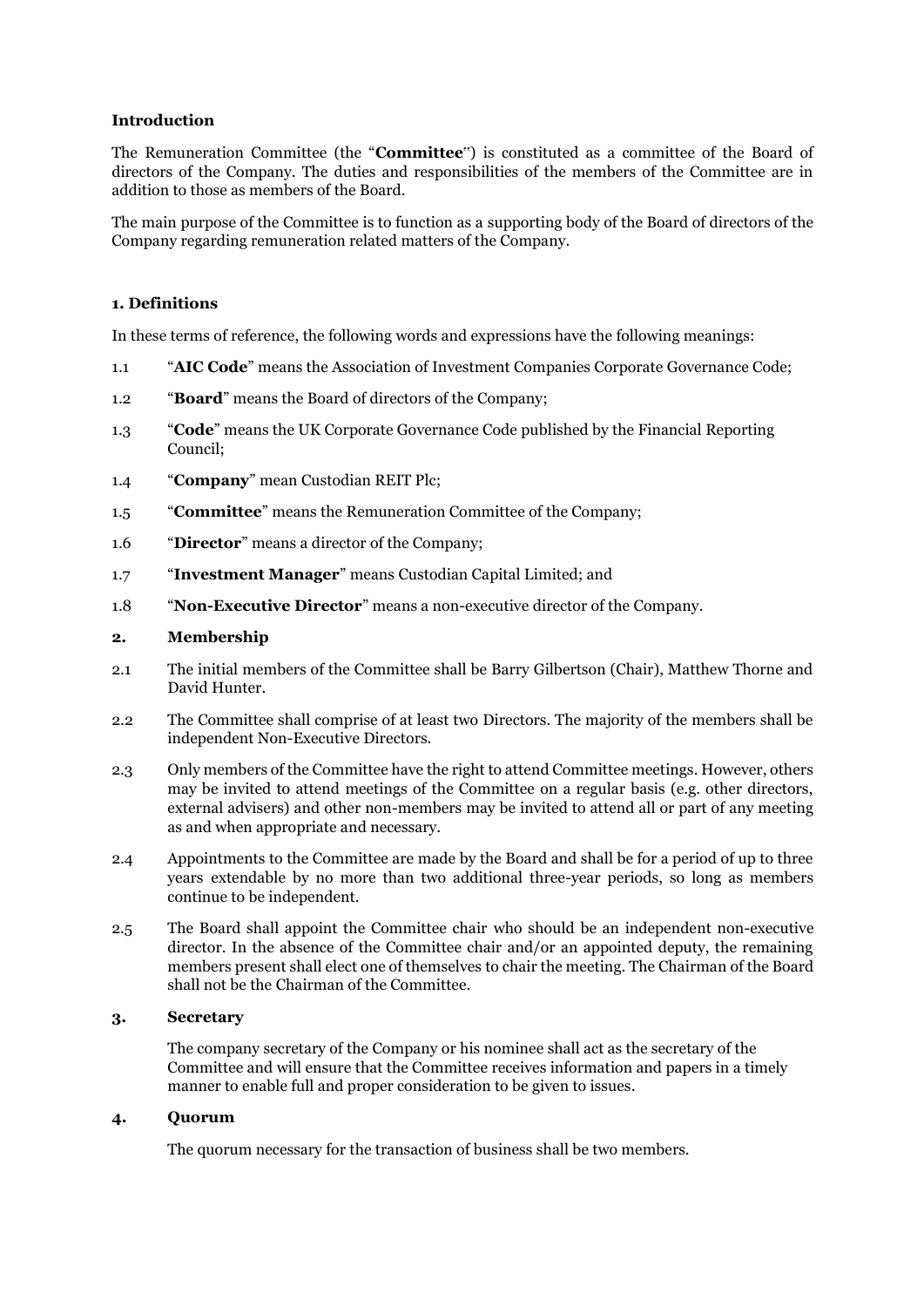#### **5. Frequency of meetings**

The Committee shall meet at least once a year and otherwise as required.

#### **6. Notice of meetings**

- 6.1 Meetings of the Committee shall be convened by the secretary of the Committee at the request of the Committee chair.
- 6.2 Unless otherwise agreed, notice of each meeting confirming the venue, time and date together with an agenda of items to be discussed, shall be forwarded to each member of the Committee, any other person required to attend and all other Non-Executive Directors, no later than five working days before the date of the meeting. Supporting papers shall be sent to Committee members and to other attendees as appropriate, at the same time.

#### **7. Minutes of meetings**

- 7.1 The secretary shall minute the proceedings and decisions of all meetings of the Committee, including recording the names of those present and in attendance.
- 7.2 The secretary should ascertain, at the beginning of each meeting, the existence of any conflicts of interest and minute them accordingly. Minutes of Committee meetings shall be circulated promptly, within ten working days, firstly to the Committee chair and then to all members of the Committee, other Non-Executive Directors, the Investment Manager and, once agreed, to all members of the Board at the next Board meeting.

#### **8. Annual General Meeting**

The Committee chair should attend the annual general meeting of the Company to answer shareholder questions on the Committee's activities.

#### **9. Duties**

The Committee shall:

- 9.1 have responsibility for setting, for recommendation to the Board, the remuneration policy for all the directors, including any compensation payments. The Board itself or, where required by the Articles of Association, the shareholders should determine the remuneration of the Non-Executive Directors within the limits set in the Articles of Association. No director shall be involved in any decisions as to their own remuneration. The remuneration policy is subject to shareholder approval every three years;
- 9.2 in determining such policy, take into account all factors which it deems necessary including relevant legal and regulatory requirements, the provisions and recommendations of the Code and/or the AIC Code and any other associated guidance. The objective of such policy shall be to attract, retain and motivate directors of the quality required to run the Company successfully without paying more than is necessary, having regard to views of shareholders and other stakeholders. The remuneration policy should have regard to the risk appetite of the Company and align with the Company's culture and long term strategic goals;
- 9.3 review the on-going appropriateness and relevance of the remuneration policy;
- 9.4 within the terms of the agreed policy, determine the total individual remuneration package of the directors, for recommendation to the Board;
- 9.5 obtain reliable, up-to-date information about remuneration in other companies of comparable scale and complexity. To help it fulfil its obligations the Committee shall have full authority to appoint remuneration consultants and to commission or purchase any reports, surveys or information which it deems necessary at the expense of the Company but within any budgetary restraints imposed by the Board;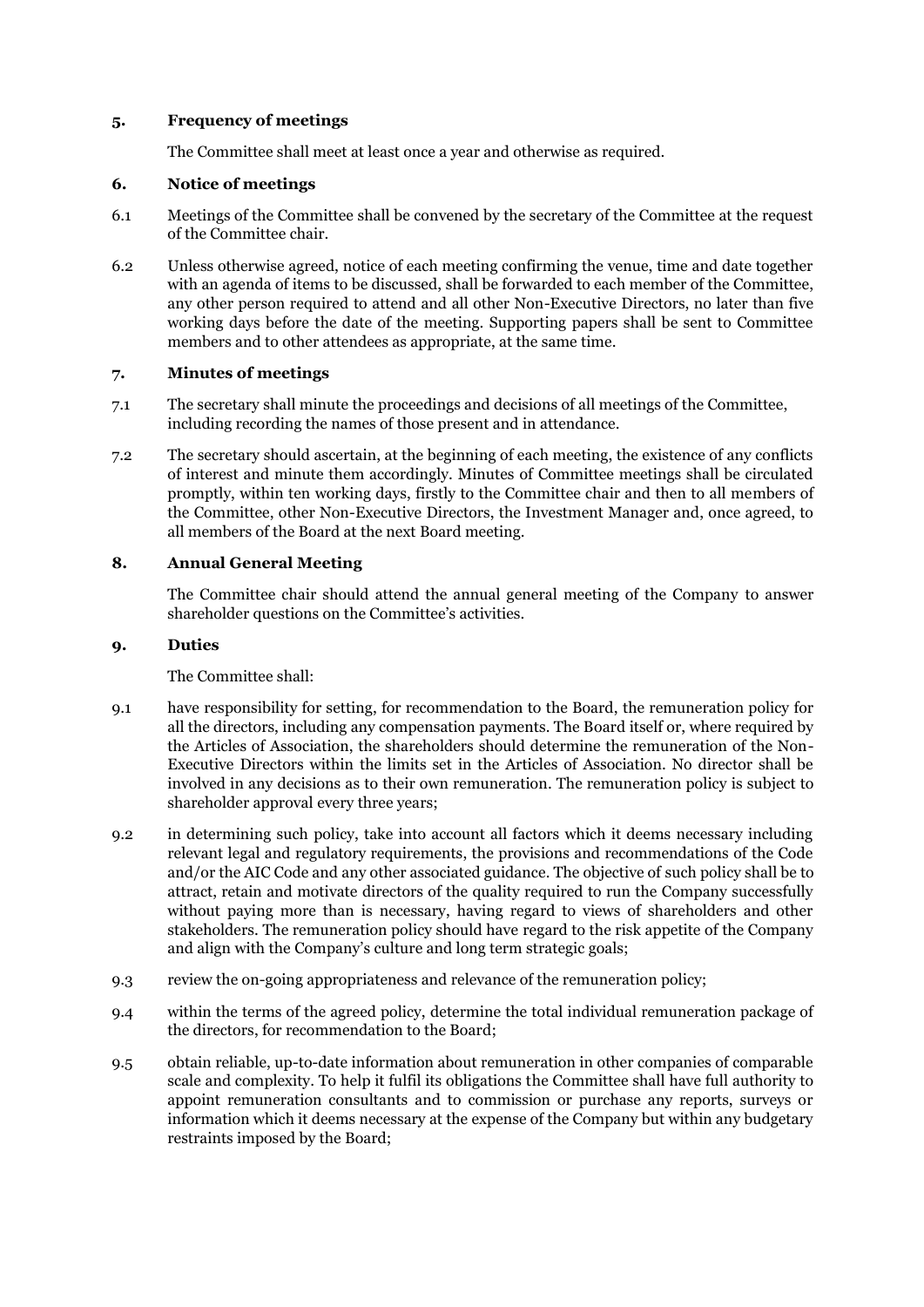- 9.6 be exclusively responsible for establishing the selection criteria, selecting, appointing and setting the terms of reference for any remuneration consultants who advise the Committee;
- 9.7 agree the policy for authorising claims for expenses from the directors; and
- 9.8 work and liaise as necessary with all other Board committees.

#### **10. Reporting responsibilities**

- 10.1 The Committee chair shall report to the Board on its proceedings after each meeting on all matters within its duties and responsibilities.
- 10.2 The Committee shall make whatever recommendations to the Board it deems appropriate on any area within its remit where action or improvement is needed.
- 10.3 The Committee shall produce a report to be included in the Company's annual report about its activities.
- 10.4 The Committee shall ensure that provisions regarding disclosure of information, including pensions, as set out in the Large and Medium-sized Companies and Groups (Accounts and Reports) Regulations 2008, are fulfilled and produce a report of the Company's remuneration policy and practices to be included in the Company's annual report and ensure that it is put to shareholders for approval at the annual general meeting every three years. If the Committee has appointed remuneration consultants, the annual report on the Company's remuneration policy should identify such consultants and state whether they have any other connection with the Company.
- 10.5 Through the Chairman of the Board, ensure that the Company maintains contact, as required, with its principal shareholders about remuneration.

#### **11. Other matters**

The Committee shall:

- 11.1 have access to sufficient resources in order to carry out its duties, including access to the company secretary for assistance as required;
- 11.2 be provided with appropriate and timely training, both in the form of an induction programme for new members and on an on-going basis for all members;
- 11.3 give due consideration to laws and regulations, the provisions of the Code, the AIC Code, including recommendations regarding the remuneration of directors of listed companies, and the requirements of the Financial Conduct Authority, Prospectus and Disclosure, Guidance and Transparency Rules and any other applicable rules, as appropriate;
- 11.4 oversee any investigation of activities which are within its terms of reference;
- 11.5 work and liaise as necessary with all other Board committees and in particular the Management Engagement Committee; and
- 11.6 arrange for periodic reviews of its own performance and, at least annually, review its constitution and terms of reference to ensure it is operating at maximum effectiveness and recommend any changes it considers necessary to the Board.

#### **12. Authority**

The Committee is authorised to:

- 12.1 seek any information it requires from the Investment Manager in order to perform its duties;
- 12.2 obtain, at the Company's expense, independent legal and professional advice on any matter it believes it necessary to do so within its terms of reference;